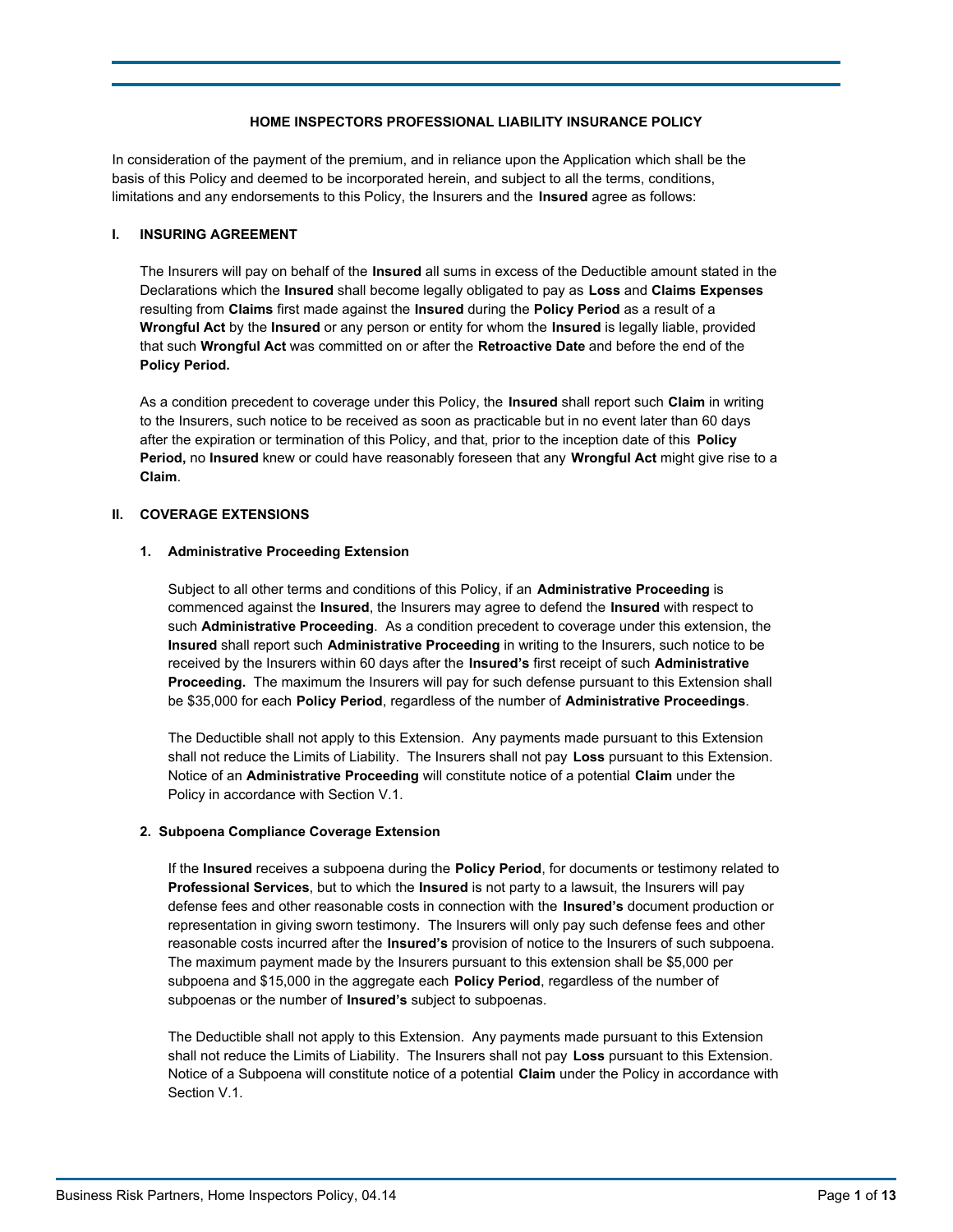### **3. Witness and Attendance Expense Coverage Extension**

This Policy shall also include coverage for "**Witness and Attendance Expenses".**

The **Insurers** shall reimburse the **Insured** for **"Witness and Attendance Expenses"** up to \$10,000 for each **Claim** and \$30,000 in the aggregate for all **Claims** during the **Policy Period**.

No Deductible shall apply to the "**Witness and Attendance Expenses"** afforded by this Extension. Any payments made pursuant to this Extension shall not reduce the Limits of Liability.

### **4. Mediation/Deductible Credit**

If a **Claim** is fully and finally resolved to the satisfaction of all parties including the Insurers as a direct result of the operation of the mediation process, as opposed to settlement or compromise, or by any other means, the **Insured's** Deductible obligation for such **Claim** shall be reduced by fifty percent (50%) up to a maximum reduction of \$10,000.

### **5. Spousal Extension**

If a **Claim** against an **Insured** includes allegations against the lawful spouse of such **Insured** solely by reason of (a) such spousal status, or (b) such spouse's ownership interest in property or assets that are sought as recovery for such **Claim**, any sums for which such spouse becomes legally obligated to pay on account of such **Claim** shall be deemed **Loss**.

All terms and conditions of this Policy, including the Deductible, applicable to **Loss** and **Claims Expenses** sustained by an **Insured** in the **Claim** shall also apply to such spousal coverage.

This Extension shall not apply to the extent the **Claim** alleges any act, error or omission by such spouse.

### **6. Personal Injury Extension**

Subject to all other terms and conditions, this Policy covers **Loss** and **Claims Expenses** the **Insured** becomes legally obligated to pay as a result of **Claims** arising out of **Personal Injury**.

### **7. Confidentiality Coverage Extension**

Subject to all other terms and conditions, this Policy covers **Loss** and **Claims Expenses** the **Insured** becomes legally obligated to pay as a result of **Claims** arising out of the **Insureds** unintentional disclosure of confidential or proprietary information.

### **8. E-Professional Services Extension**

Subject to all other terms and conditions, this Policy covers **Loss** and **Claims Expenses** the **Insured** becomes legally obligated to pay as a result of **Claims** arising out of the **Insured's** conducting of **E-Professional Services**.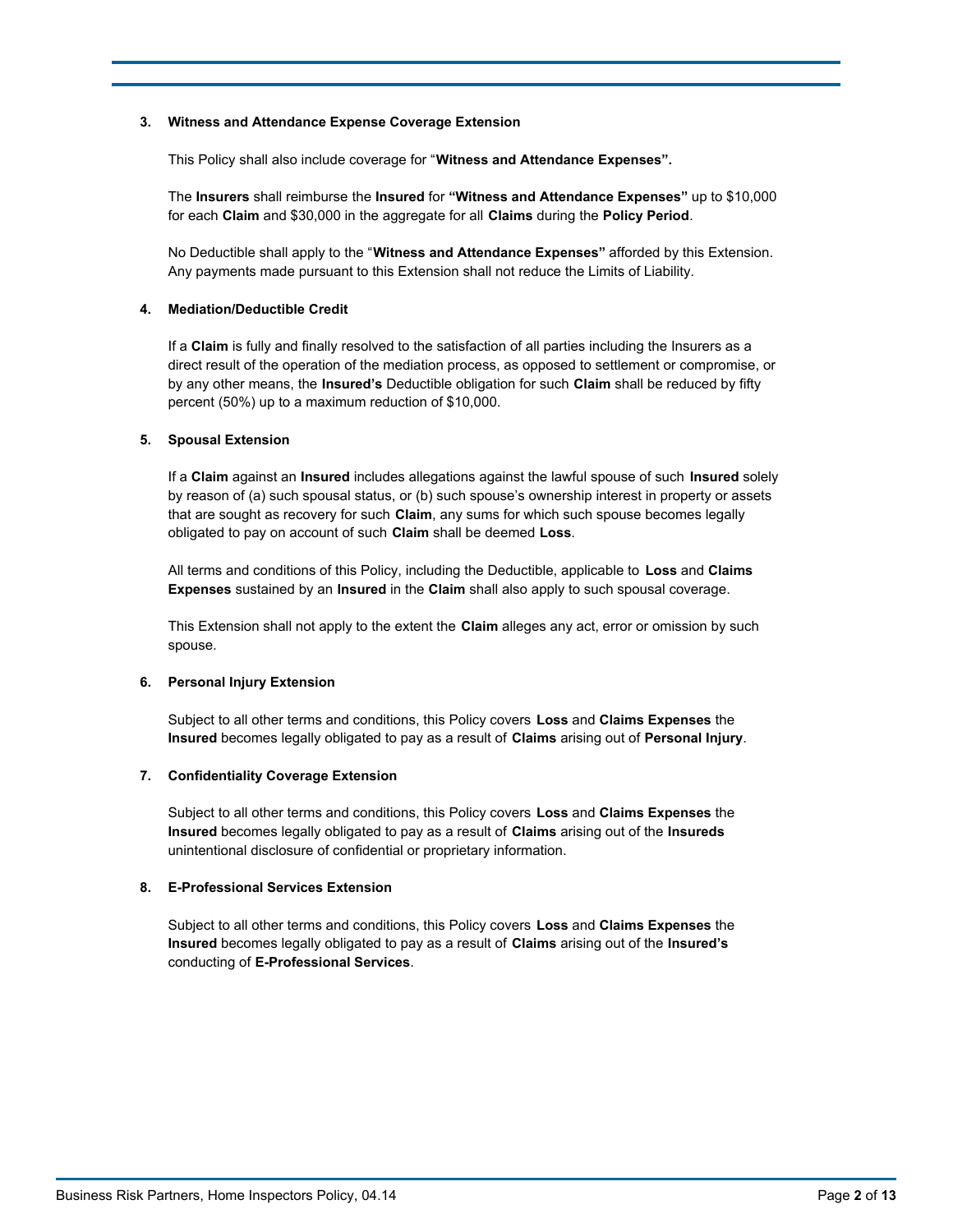### **9. Referring Party Coverage Extension**

Subject to all other terms and conditions of this Policy, and only where permissible by law, the coverage under this Policy shall extend to any referring real estate agent, real estate broker, mortgage lender or relocation company**,** but only with respect to **Claims** made against any referring real estate agent, real estate broker, mortgage lender or relocation company which involve vicarious liability for a **Wrongful Act** of an **Insured**.

The Insurers have the right, but no duty, to defend the referring real estate agent, real estate broker, mortgage lender or relocation company against such **Claims**. The Insurers will pay **Loss** only, and only to the extent the referring real estate agent, real estate broker, mortgage lender or relocation company is held liable for any **Wrongful Act** committed by any **Insured**.

No coverage is afforded to the referring real estate agent, real estate broker, mortgage lender or relocation company for any **Claims** alleging or in any way involving any independent act, error or omission of the referring real estate agent, real estate broker, mortgage lender or relocation company.

#### **10. Radon Testing Inspection Extension**

Subject to all other terms and conditions, this Policy covers **Loss** and **Claims Expenses** the **Insured** becomes legally obligated to pay as a result of **Claims** arising out of Radon Testing and/or Radon Inspections.

#### **11. Thermal Imaging Extension**

Subject to all other terms and conditions, this Policy covers **Loss** and **Claims Expenses** the **Insured** becomes legally obligated to pay as a result of **Claims** arising out of the use and thermal imaging equipment as part of home inspection services.

### **12. Indoor Air Quality Extension**

Subject to all other terms and conditions, this Policy covers **Loss** and **Claims Expenses** the **Insured** becomes legally obligated to pay as a result of **Claims** arising out of Indoor Air Quality inspections performed as part of home inspection services.

As a condition precedent to coverage under this Extension and this Policy, the **Insured** agrees and warrants that any laboratory used by the **Insured** must carry Errors & Omissions insurance of at least \$1,000,000 per claim and in the aggregate.

### **13. Termite and WDI/WDO Inspection Extension**

Subject to all other terms and conditions, this Policy covers **Loss** and **Claims Expenses** the **Insured** becomes legally obligated to pay as a result of **Claims** arising out of termite or other wood destroying insects or organism inspections.

Notwithstanding anything to the contrary in the Policy or any Endorsements thereto, including the language in **GENERAL CONDITIONS 1. Limits of Liability/Deductible** the following limits shall apply to **Claims** covered under this Extension:

(a) the Insurers' maximum Limit of Liability for **Claims Expenses** and **Loss** arising out of a **Claim** covered under this Endorsement, is \$250,000, which amount will be included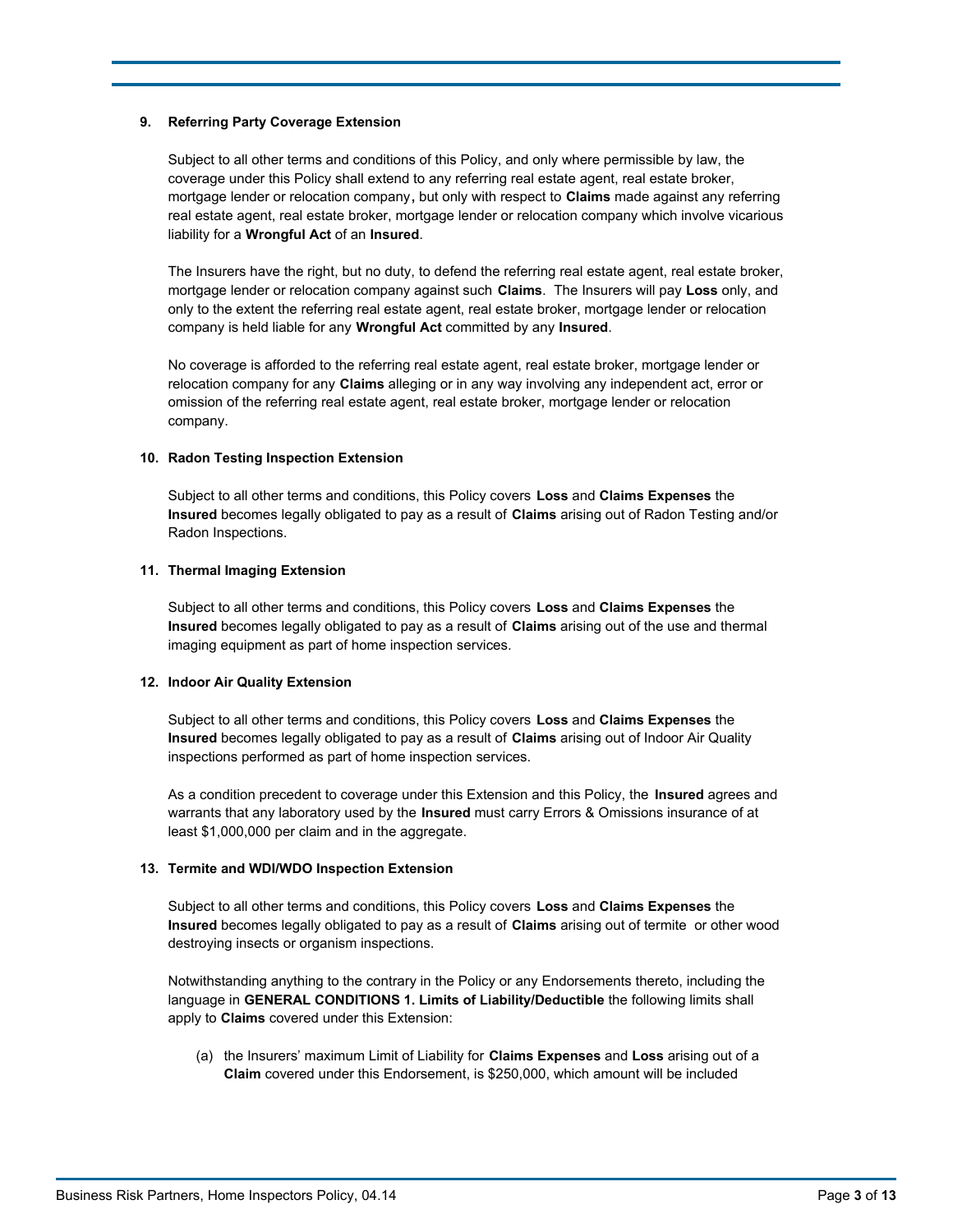within, and not in addition to, the Limits of Liability set forth in **ITEM 3 (A)** of the Declarations page.

(b) the Insurers' maximum aggregate Limit of Liability for **Claims Expenses** and **Loss** out of **Claims** covered under this Endorsement will be \$250,000, which amount will be included within, and not in addition to, the Limits of Liability set forth in **ITEM 3 (B)** of the Declarations page.

### **14. Lead Paint Inspection Extension**

Subject to all other terms and conditions, this Policy covers **Loss** and **Claims Expenses** the **Insured** becomes legally obligated to pay as a result of **Claims** arising out of Lead Paint Inspections and Evaluations.

Notwithstanding anything to the contrary in the Policy or any Endorsements thereto, including the language in **GENERAL CONDITIONS 1. Limits of Liability/Deductible** the following limits shall apply to **Claims** covered under this Extension:

- (a) the Insurers' maximum Limit of Liability for **Claims Expenses** and **Loss** arising out of a **Claim** covered under this Endorsement, is \$250,000, which amount will be included within, and not in addition to, the Limits of Liability set forth in **ITEM 3 (A)** of the Declarations page.
- (b) the Insurers' maximum aggregate Limit of Liability for **Claims Expenses** and **Loss** for all **Claims** covered under this Endorsement will be \$250,000, which amount will be included within, and not in addition to, the Limits of Liability set forth in **ITEM 3 (B)** of the Declarations page.

#### **15. Mold Defense Coverage Extension**

**Subject to all other Terms and Conditions,** the Policy shall not apply and no coverage shall be afforded for any **Claim**s which are for, either in whole or in part, directly or indirectly based upon, related to, or arising from the formation, growth, presence, release, dispersal, containment, removal, testing for, or detection or monitoring of, or failure to detect or monitor or warn about any molds, fungi, spores, or other similar growth or organic matter, including but not limited to Aspergillus, Penicillium, or any strain or type of Stachybotris, commonly collectively referred to as the "Black Molds".

Notwithstanding the above, and subject to the limits of liability set forth below and all other terms, conditions and provisions of the Policy, the Insurers will pay **Claim Expenses** for a **Claim** involving an actual or alleged **Wrongful Act** in the rendering of **Professional Services** as specified in **Item 7** of the Policy Declarations which involves the actual or alleged failure to detect, monitor, discover, contain, test for or warn of molds, organic growth or organic matter.

Notwithstanding anything to the contrary in the Policy or any Endorsements thereto, including the language in **GENERAL CONDITIONS 1. Limits of Liability/Deductible** the following limits shall apply to **Claims** covered under this Endorsement: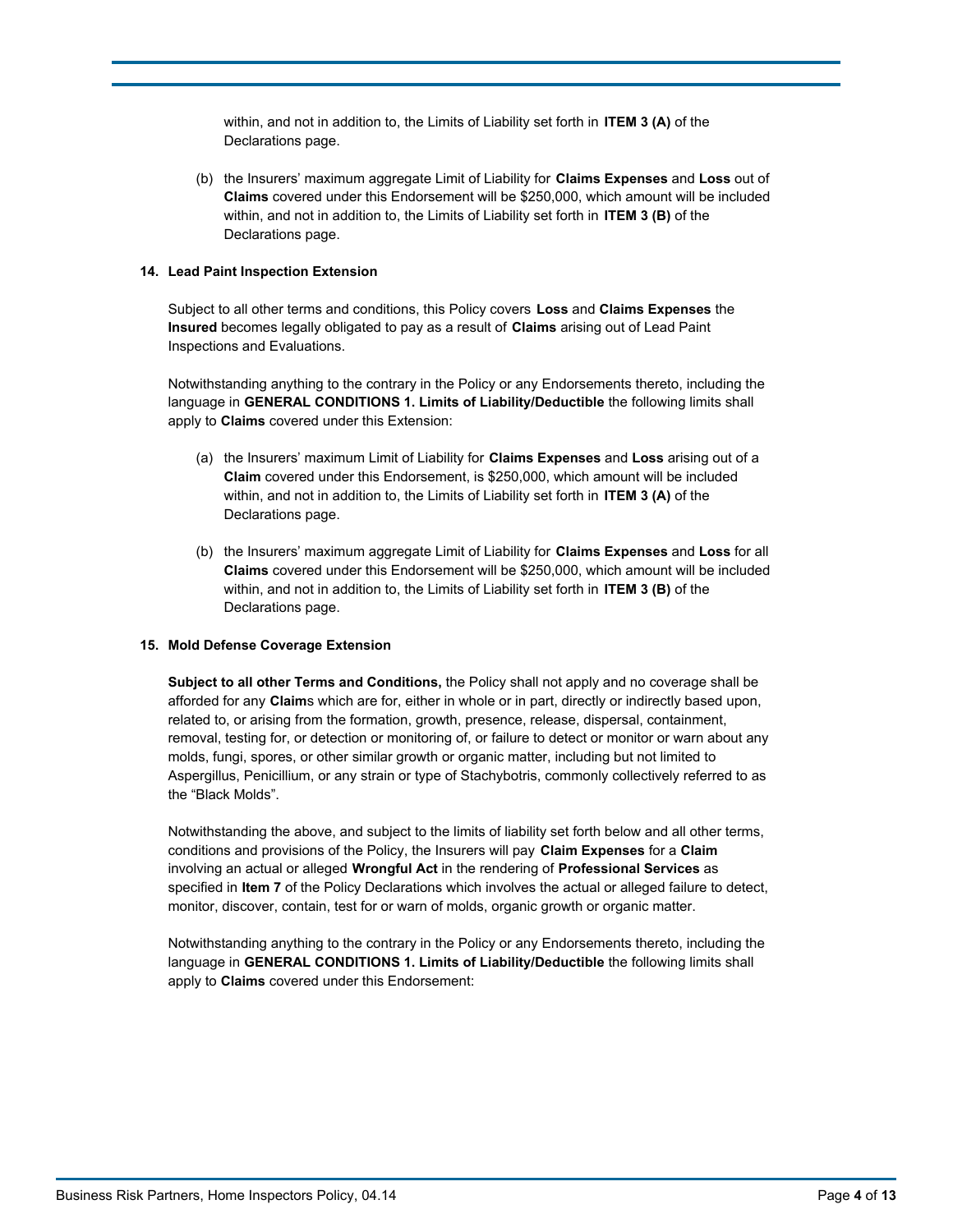- (a) the Underwriters' maximum Limit of Liability for **Claim Expenses** arising out of any **Claim** covered under this Extension is \$100,000 which amount will be included within, and not in addition to, the Limits of Liability set forth in **ITEM 3 (A)** of the Declarations page.
- (b) the Underwriters' maximum aggregate Limit of Liability for **Claims Expenses** arising out of any **Claims** covered under this Extension is \$100,000 which amount will be included within, and not in addition to, the Limits of Liability set forth in **ITEM 3 (B)** of the Declarations page.

No payments for **Loss** are available under this Extension.

## **16. Commercial Property Inspection Extension**

Subject to all other Terms and Conditions, it is hereby understood and agreed that ITEM 7. **PROFESSIONAL SERVICES** of the Policy Declarations has been amended to include **Commercial Property Inspections.**

**Commercial Property Inspections** means the inspection of any building consisting of more than 4 family dwelling units, but which is less than 50,000 square feet.

The inspection of buildings equal to or greater than 50,000 square feet are excluded from coverage under the Policy and the Insurers shall have no duty to defend or to pay **Claims Expenses** or **Loss** associated with such inspections.

## **III. DEFINITIONS**

- **1. "Administrative Proceeding"** means any proceeding or investigation brought by any federal, state, or municipal agency, insurance department or quasi-governmental authority to investigate charges of professional misconduct in the performance of **Professional Services**.
- **2. "Affiliated Entity"** means:
	- a) any entity owned or controlled by any **Insured**, or
	- b) any person or entity which owns or controls any **Insured**, or
	- c) any entity which is under common ownership or control with any **Insured**, or
	- d) any entity of which any **Insured** is a director, officer, partner or principal shareholder;
- **3. "Claim(s)"** means any civil action, suit, proceeding, or written demand for money or **Professional Services** received by any **Insured** seeking to hold the **Insured** responsible for **Loss** as a result of an alleged **Wrongful Act** committed by any **Insured**.
- **4. "Claims Expenses"** means reasonable and necessary fees, costs and expenses incurred by the Insurers, or by the **Insured** with the prior written consent of the Insurers, subject to the limitations set forth in Section V.2(b) - Consent and Settlement, consisting of fees, costs and expenses resulting from the investigation, adjustment, defense and appeal of **Claims**, including the fees, costs and expenses associated with mediation and arbitration, and also including the cost of appeal bonds; however, the Insurers shall not be obligated to apply for or furnish appeal bonds.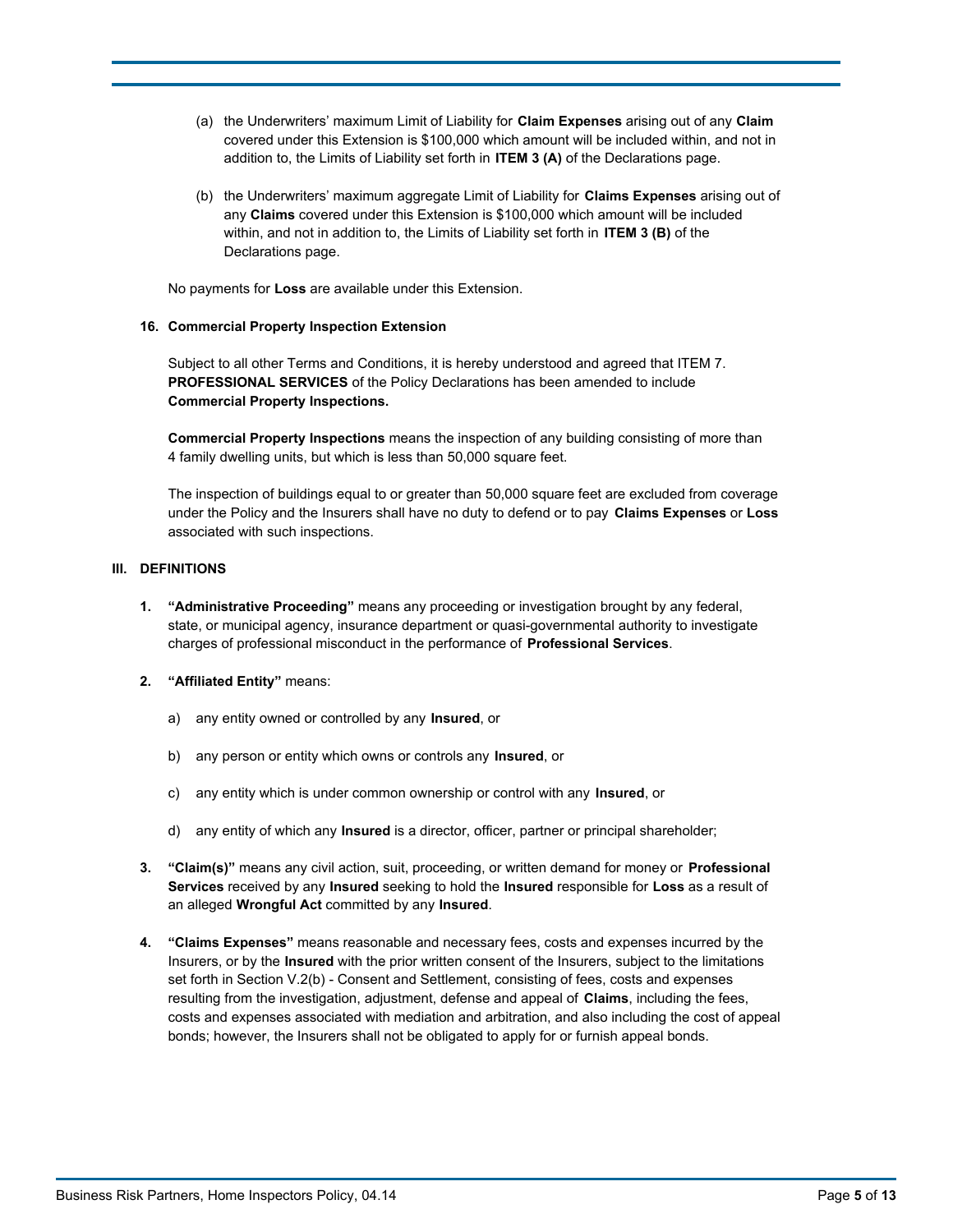**Claims Expenses** do not include salary charges, wages or expenses of the **Insured** itself or its partners, principals, officers, directors, members or employees of the **Insured.**

- **5. "E-Professional Services"** means **Professional Services** performed electronically utilizing the Internet or a network of two or more computers.
- **6. "Extended Reporting Period"**(if purchased) means the applicable period of time after the end of the **Policy Period** for reporting **Claims** arising out of **Wrongful Acts** committed or alleged to have been committed prior to the end of the **Policy Period** and on or subsequent to the **Retroactive Date**.
- **7. "Insured"** means:
	- a) the Named Insured listed in Item 1 of the Policy Declarations or any **Subsidiary**;
	- b) the estate, heirs, executors, administrators, and legal representatives of an **Insured**, in the event of such **Insured's** death, disability, incapacity, insolvency, or bankruptcy, but only to the extent such **Insured** would have otherwise been provided coverage under this Policy;
	- c) any person who is, was, or hereafter becomes a partner, principal, officer, director, member, or employee of an **Insured** but only while acting on behalf of such **Insured**;
	- d) any temporary or leased personnel who is paid directly or indirectly by the **Insured**, but only while acting under the direct supervision and on behalf of an **Insured**, and only if the temporary or leased personnel is not otherwise insured for such service.
- **8. "Loss"** means a compensatory monetary amount for which the **Insured** may be held legally liable, including judgments (inclusive of any pre- or post-judgment interest), awards, or settlements negotiated with the prior approval of the Insurers, but shall not include:
	- a) any disgorgement, return, withdrawal, restitution or reduction of any sums which are or were in the possession or control of any **Insured**, or any amounts credited to any **Insured's** account;
	- b) fines, sanctions, taxes, penalties or awards deemed uninsurable pursuant to any applicable law;
	- c) punitive, exemplary, treble damages or any other damages resulting from the multiplication of compensatory damages;
	- d) equitable relief, or fees, costs or expenses incurred by the **Insured** to comply with any such equitable relief.
- **9. "Personal Injury"** means false arrest, detention or imprisonment, or malicious prosecution; the publication or utterance of a libel or slander or other defamatory or disparaging material; invasion, infringement or interference with rights of privacy or publicity; wrongful entry or eviction; or invasion of the right of private occupancy.
- **10. "Policy Period"** means the period set forth in Item 2 of the Declarations or any shorter period that may occur as a result of a cancellation of this Policy, or other termination date, and specifically excludes any **Extended Reporting Period**.
- **11. "Professional Services"** means those services set forth in Item 7 of the Declarations performed by or on behalf of the Named Insured.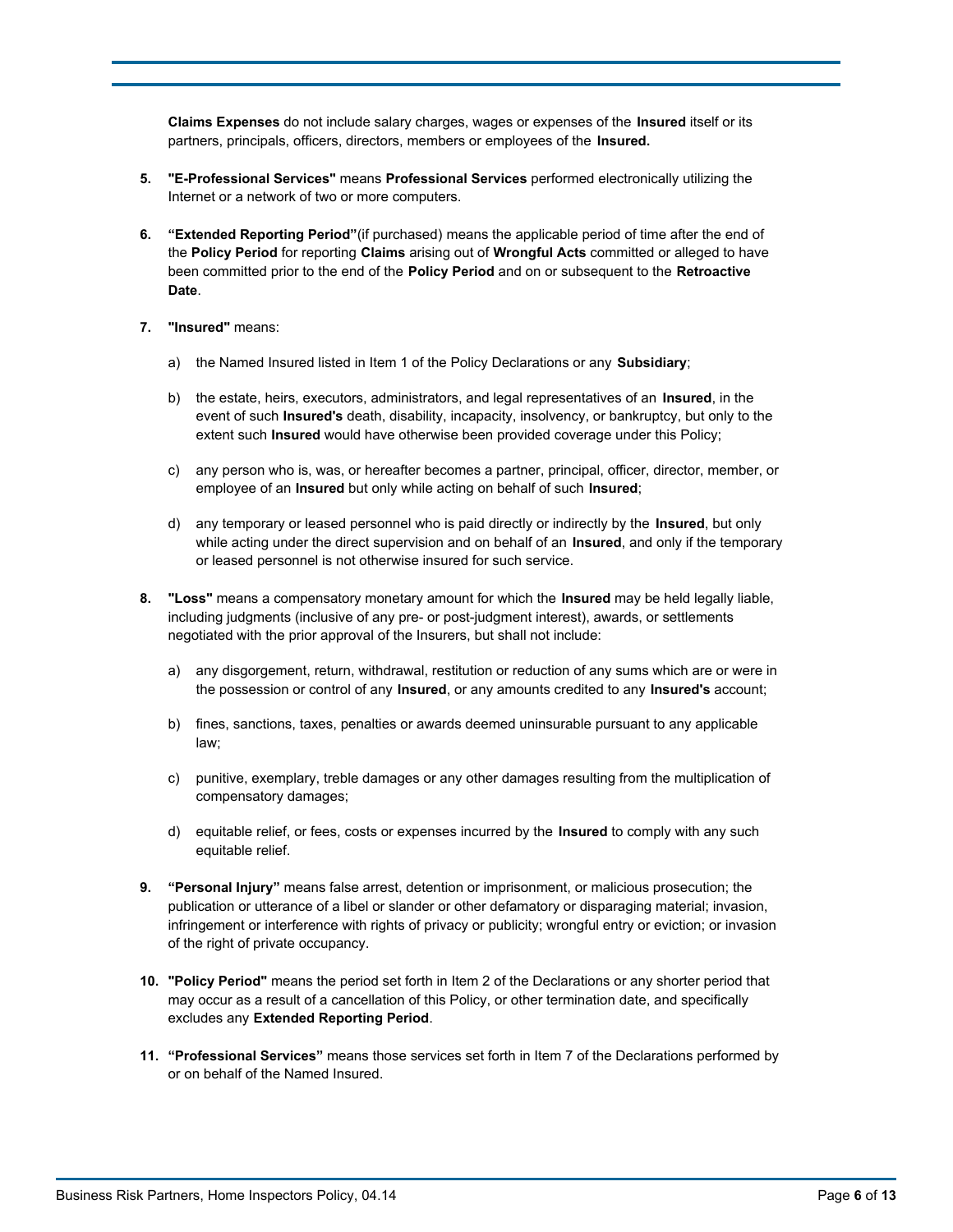- **12. "Retroactive Date"** means the date specified in Item 6 of the Declarations. This Policy shall apply only to **Claims** resulting from **Wrongful Acts** committed entirely on or after that date.
- **13.** "**Subsidiary**" means any entity, other than a joint venture, in which the Named Insured has an ownership interest of greater than 50%, provided that such entity:
	- (a) was so owned at the inception date of the Policy;
	- (b) becomes so owned after the inception date of this Policy and its revenues do not exceed 25% of the Named Insured's revenues at the time it becomes so owned;
	- (c) becomes so owned after the inception date of this Policy and its revenues exceed 25% of the Named Insured's revenues at the time it becomes so owned, provided the conditions set forth in Section VI.3 - Acquisitions/Creations are satisfied.

If during the **Policy Period** the Named Insured ceases to have an ownership interest of greater than 50% in such entity, coverage under this Policy or any subsequent renewal thereof for such entity shall apply only to its **Wrongful Acts** taking place prior to the date the Named Insured ceased having an ownership interest of greater than 50%.

- **14. "Witness and Attendance Expense"** means any reasonable expenses incurred by an **Insured**  attending any trial, hearing or arbitration proceeding pursuant to the resolution of a **Claim** at Insurers request. It shall not include any lost salary, sales, revenue or billable hours incurred by the **Insured**.
- **15. "Wrongful Act(s)**" means any actual or alleged negligent act, error or omission, or series of continuous, repeated, related or interrelated acts, errors or omissions, alleged to have been committed by the **Insured** or any person or entity for whom the **Insured** is legally liable, solely while performing **Professional Services** for others for a fee.

## **IV. EXCLUSIONS**

This Policy does not apply to any **Claim** and the Insurers will not pay any **Loss** or **Claims Expenses** based upon, arising out of, directly or indirectly relating to or in any way involving:

- **1.** any intentional wrongdoing, fraud, dishonesty, criminal or malicious acts by any **Insured**, if a judgment or other final adjudication adverse to the **Insured** establishes such an act, omission or willful violation; however, this Exclusion shall not apply to any **Insured** that did not commit, participate in, or have knowledge of any such conduct;
- **2.** any **Claims** brought by an **Insured** or **Affiliated Entity**;
- **3.** bodily injury, sickness, disease, emotional distress, mental anguish, outrage, humiliation or death and injury to or destruction of any tangible property including loss of use thereof. Notwithstanding the language contained within Policy Section VI. GENERAL CONDITIONS 1. Limits of Liability/Deductible or anything else in the Policy or any Endorsements thereto, the following sublimit shall apply:
	- (a) the Insurers' maximum Limit of Liability for Claims Expenses and Loss for each Claim arising out of bodily injury and or property damage Claims covered under this Endorsement is \$500,000, which amount will be included within, and not in addition to, the Limits of Liability set forth in ITEM 3 (A) of the Declarations.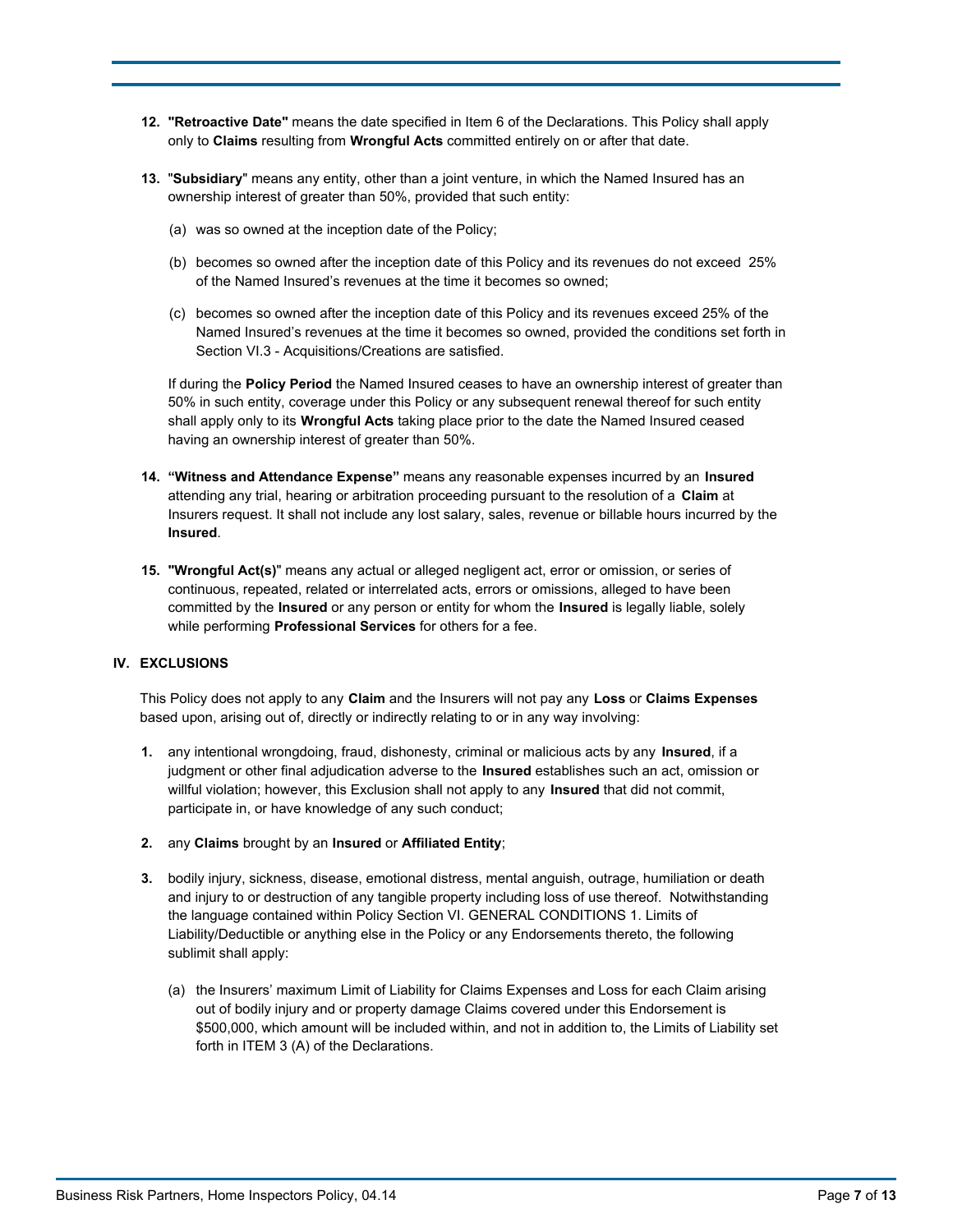- (b) the Insurers' maximum aggregate Limit of Liability for the sum of all Claims Expenses and Loss arising out of all Claims for bodily injury and or property damage covered under this Endorsement is \$500,000, which amount will be included within, and not in addition to, the Limits of Liability set forth in ITEM 3 (B) of the Declarations.
- **4.** the commingling of monies or accounts, or loss of monies received by the **Insured** or credited to the **Insured's** account;
- **5.** infringement of copyright or patent; plagiarism, piracy or misappropriation of ideas; or infringement of title, slogan, trademark, trade name, trade dress, service mark or service name **,** actual or alleged misappropriation of trade secrets, or proprietary or confidential information;
- **6.** the actual or alleged discrimination, humiliation, harassment, or misconduct by the **Insured**  because of race, creed, color, age, gender, sex, sexual preference or orientation, national origin, religion, disability, handicap, marital status, or any other class protected under federal, state, local or other law;
- **7. Claims** brought by an employee, former employee, or job applicant, of the **Insured**;
- **8.** the gaining in fact of any personal profit or advantage to which the **Insured** is not legally entitled, or out of any disputes involving the **Insured's** fees or charges and any guarantees or warranties by any **Insured**;
- **9.** the liability of others assumed by the **Insured** under any contract or agreement, written or oral, unless such liability would have attached to the **Insured** even in the absence of such an agreement;
- **10.** the discharge, dispersal, release or escape of pollution or contamination of any kind or any governmental or regulatory directive or request to test for, monitor, clean up, remove, contain, treat, detoxify or neutralize pollution or contamination of any kind;
- **11.** violations of the Employee Retirement Income Security Act of 1974, as amended, or any rules or regulations promulgated thereunder, or similar provisions of any federal, state or local statutory law or common law;
- **12.** any product developed by any **Insured** for multiple sale or mass distribution, including but not limited to, computer programs or software;
- **13.** the manufacture, mining, processing, distribution, testing, remediation, removal, storage, disposal, sale, use of, or exposure to asbestos or materials or products containing asbestos, whether or not there is another cause of **Loss** which may have contributed concurrently or in any sequence to a **Loss**;
- **14.** war, invasion, acts of foreign enemies, hostilities (whether war be declared or not), civil war, rebellion, revolution, insurrection, military or usurped power or confiscation or nationalization or requisition or destruction of or damage to property by or under the order of any government or public or local authority;
- **15.** any inspections performed for the purpose of ascertaining compliance with any laws, codes or regulations or any **Insured's** failure to inspect for, discover or disclose any non-compliance with such laws, codes or regulations and/or any estimated or projected construction or repair costs being exceeded or any failure to ensure or verify that any construction project has been properly completed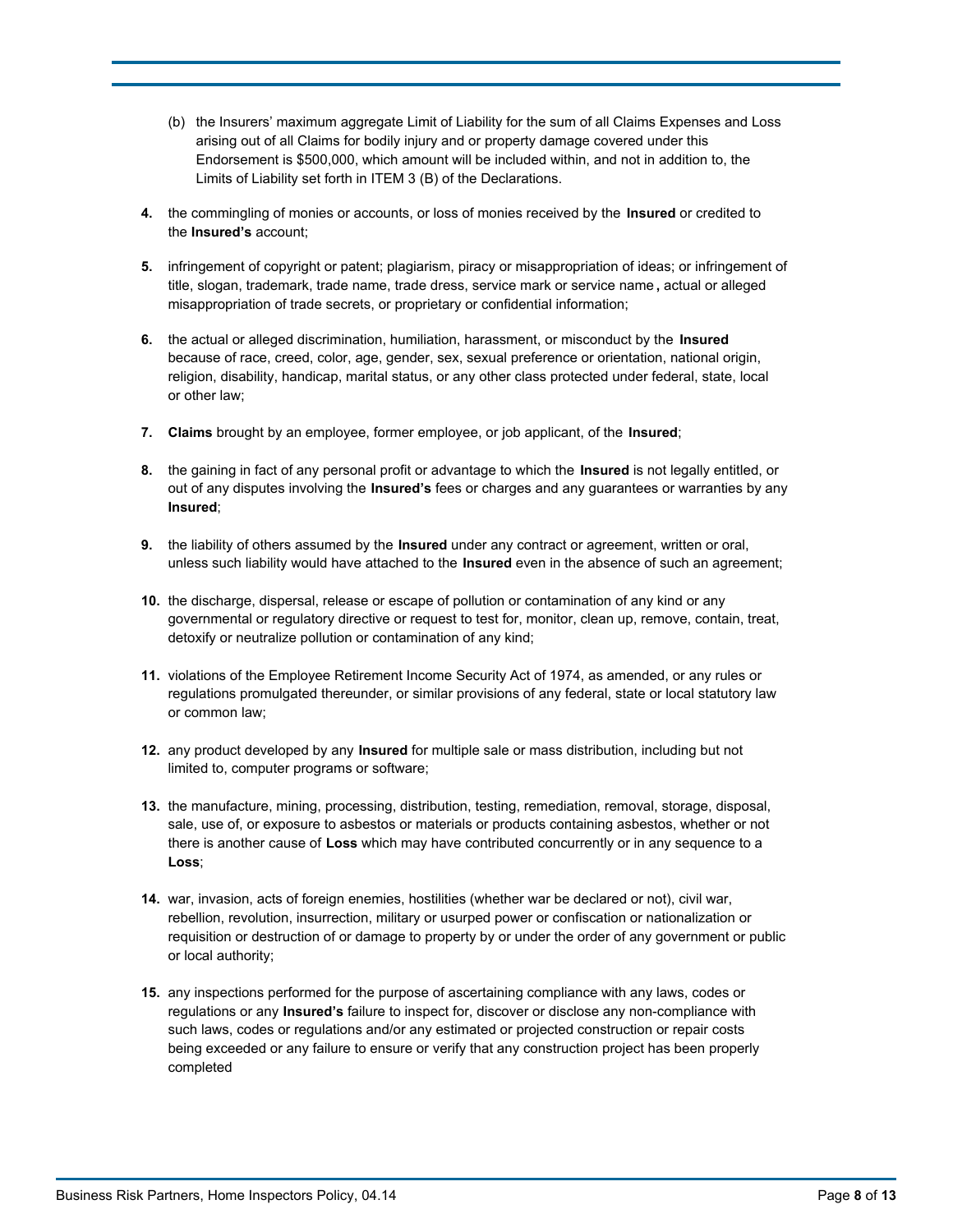- **16.** any defective title or deed and/or any transaction in which an **Insured** has a direct or indirect financial interest at the time of the inspection, or any contemplated interest, as a buyer or seller of the property;
- **17.** the management of any property in which the **Insured** or any company affiliated with the **Insured**  was a developer or builder of the property or in any way involving any services which may only be performed by a property developer, builder, construction manager, construction superintendent, project engineer, project manager, general construction manager, contractor, general contractor, executive construction manager, development manager, architect, engineer, loss control inspector, risk manager, safety inspector, insurance agent, insurance broker, mortgage banker, mortgage broker, escrow agent, real estate appraiser, title abstractor, title agent; or any similar profession;
- **18.** any waste disposal systems, failure to inspect for water quality or purity, docks, bulkheads, underground storage tanks, exterior insulation and finish systems (EIFS), fire retardant treatments, portable appliances, security systems, telephone or television systems, fire sprinklers, swimming pools, hot tubs, spas, tennis courts, playground or other recreational or leisure appliances or equipment;
- **19.** septic/drainage system inspections or water well inspections; drywall/gypsum board including but not limited to Chinese manufactured drywall and any inspection, evaluation or testing of, or failure by the **Insured** to inspect, evaluate or test for the presence of carbon monoxide.

## **V. CLAIMS**

### **1. Notice Requirements**

### a. **Actual Claims**

In the event of a **Claim,** the **Insured** shall as a condition precedent to the coverage afforded by this Policy:

Give written notice, which notice must be received by the Insurers as soon as practicable but in no event later than 60 days from the expiration of the **Policy Period**. Such notice shall contain particulars sufficient to identify the **Insured** and claimant, and complete information regarding the facts and circumstances surrounding the involved matter.

Immediately forward to the Insurers every demand, notice, summons and/or pleading received by the **Insured**;

### b. **Potential Claims**

If the **Insured** becomes aware of an actual or alleged **Wrongful Act** that may reasonably be expected to give rise to a **Claim**, and if the **Insured** reports such **Wrongful Act** to the Insurers in writing during the **Policy Period**, then any **Claim** subsequently arising from such **Wrongful Act** shall be deemed under this Policy to be a **Claim** made during the **Policy Period** in which such written notice is received by the Insurers.Such written notice to the Insurers shall include a complete and comprehensive statement of the facts and circumstances surrounding the **Wrongful Act**.

All notices under this Policy shall be given in writing as described in Item 8 of the Declarations, and with reference to the Policy Number indicated in the Declarations. Notice shall not become effective until the date of receipt by the Insurers.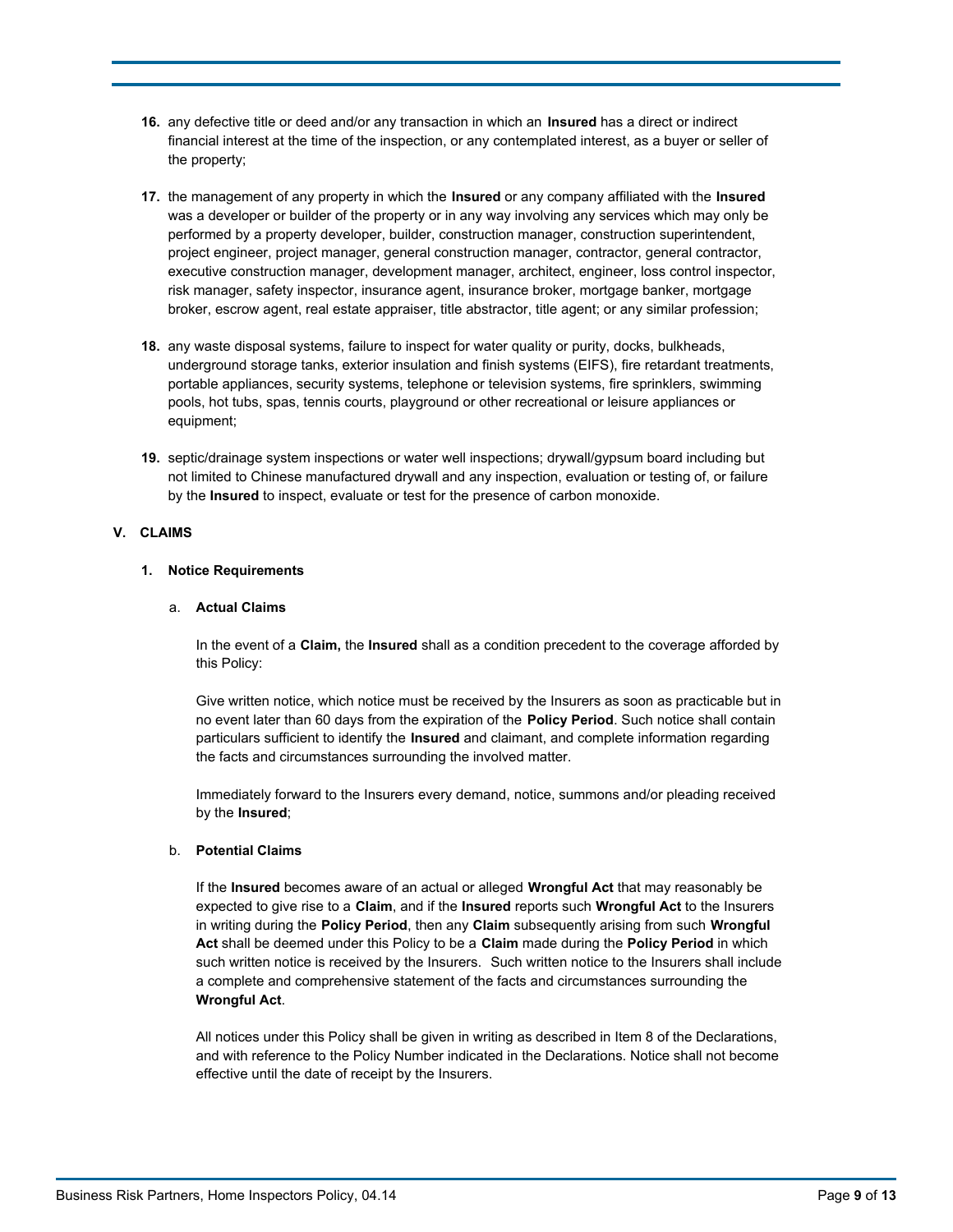### **2. Defense, Consent and Settlement**

#### a) **Defense**

The Insurers have the sole right to appoint defense counsel and the right and duty to defend any **Claim** made against the **Insured.**

#### b) **Consent and Settlement**

As a condition precedent to coverage under this Policy, the **Insured** shall not admit liability, settle any **Claim**, or incur any **Claims Expenses,** without the prior written consent of the Insurers. The Insurers have the right to make such investigation and conduct negotiations and, with the written consent of the **Insured**, effect settlement of any **Claim** as the Insurers deem reasonable.

If the **Insured** refuses to consent to a settlement or compromise recommended by the Insurers and elects to contest or continue to contest the **Claim**, the Insurers' liability shall not exceed the amount for which the Insurers would have been liable for **Loss** and **Claims Expenses** if the **Claim** had been so settled when and as so recommended, and the Insurers shall have the right to withdraw from the further defense of the **Claim** by tendering control of the defense thereof to the **Insured**.

The Insurers shall not be obligated to pay any **Loss** or **Claims Expenses**, or to undertake or continue the defense of any **Claim**, after the applicable limit of the Insurers' liability has been exhausted by payment of **Loss** and **Claims Expenses** or after deposit of the applicable limit of the Insurers' liability with or subject to control of a court of competent jurisdiction.

### **3. Cooperation and Subrogation**

The **Insured** shall provide the Insurers with such cooperation, assistance and information as the Insurers may request, all without charge to the Insurers.

In the event of any payment under this Policy, the Insurers shall be subrogated to all of the **Insured's** rights of recovery, and the **Insured** shall preserve and secure, and not prejudice, such rights.

### **4. Territory**

This Policy applies to **Wrongful Acts** committed by the **Insured** anywhere in the world; provided, however, that any **Claim** made as a result of such **Wrongful Acts** must be brought and held against the **Insured** in the United States of America, its territories or possessions.

### **VI. GENERAL CONDITIONS**

### **1. Limits of Liability/Deductible**

The Insurers' maximum liability for all **Loss** and **Claims Expenses** resulting from each **Claim** shall be the Limit of Liability for each **Claim** set forth in Item 3(A) of the Declarations. The Insurers' maximum aggregate liability for all **Loss** and **Claims Expenses** resulting from all **Claims** covered by this Policy shall be the aggregate Limit of Liability for all **Claims** set forth in Item 3(B) of the Declarations.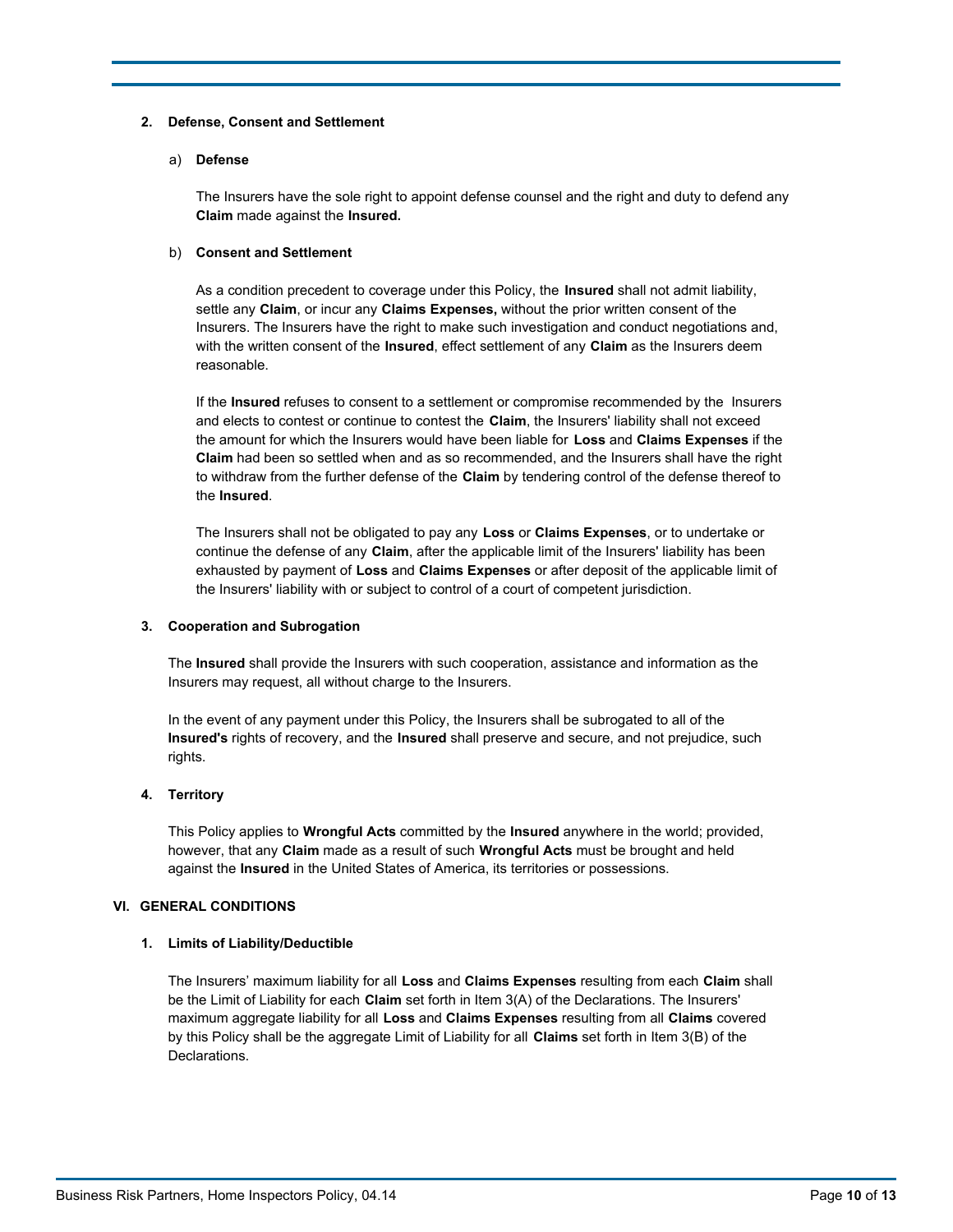All **Claims** arising out of the same **Wrongful Act** shall be considered first made within the **Policy Period** in which the earliest of such **Claims** was first made and all such **Claims** shall be subject to one such Limit of Liability as set forth in Item 3(A) of the Declarations. For purposes of the Limits of Liability, continuous, repeated, related or interrelated **Wrongful Acts** shall be considered as one **Wrongful Act**.

The Limits of Liability of the Insurers for any **Extended Reporting Period** shall be part of, and not in addition to, the Limits of Liability of the Insurers for the **Policy Period**.

The Insurers shall only be liable for **Loss** and **Claims Expenses** which are in excess of the Deductible stated in Item 4 of the Declarations. This Deductible shall apply separately to each **Claim** and shall be borne by the **Insured** and remain uninsured. For purposes of the Deductible, **Claims** arising out of one **Wrongful Act** or out of continuous, repeated, related, or interrelated **Wrongful Acts** shall be considered as arising out of one **Wrongful Act**, and only one Deductible amount shall apply thereto. The Deductible shall not reduce or increase the Limits of Liability.

**Claims** made against more than one **Insured** arising out of one **Wrongful Act** under this Policy shall not operate to increase the Limits of Liability.

#### **2. Extended Reporting Period**

- a. If the **Insurers** cancel or refuse to renew this Policy, the **Named Insured** shall have the right to purchase an **Extended Reporting Period** to apply to **Claims** first made against the **Insured** and reported to the Insurers during the **Extended Reporting Period.** The additional premium charged shall be calculated as follows:
	- 1 year  $@$  100% of the annual premium
	- 2 years @ 125% of the annual premium
	- 3 years @ 150% of the annual premium

but only with respect to **Claims** arising out of **Wrongful Acts** committed before the date of such cancellation or non-renewal. This **Extended Reporting Period** is subject to all other terms, conditions, limitations and endorsements of this Policy.

- b. If the **Named Insured** cancels or fails to renew this Policy, the **Named Insured** shall have the right to purchase an **Extended Reporting Period** to apply to **Claims** first made against the **Insured** and reported to the Insurers during the **Extended Reporting Period.** The additional premium charged shall be calculated as follows:
	- 1 year  $@$  125% of the annual premium
	- 2 years  $@$  150% of the annual premium
	- 3 years @ 175% of the annual premium

but only with respect to **Claims** arising out of **Wrongful Acts** committed before the date of such cancellation or non-renewal. This **Extended Reporting Period** is subject to all other terms, conditions, limitations of and any endorsements to this Policy.

As a condition precedent to the **Named Insured**'s right to purchase the **Extended Reporting Period**, the full premium for this Policy and **Policy Period** must have been paid.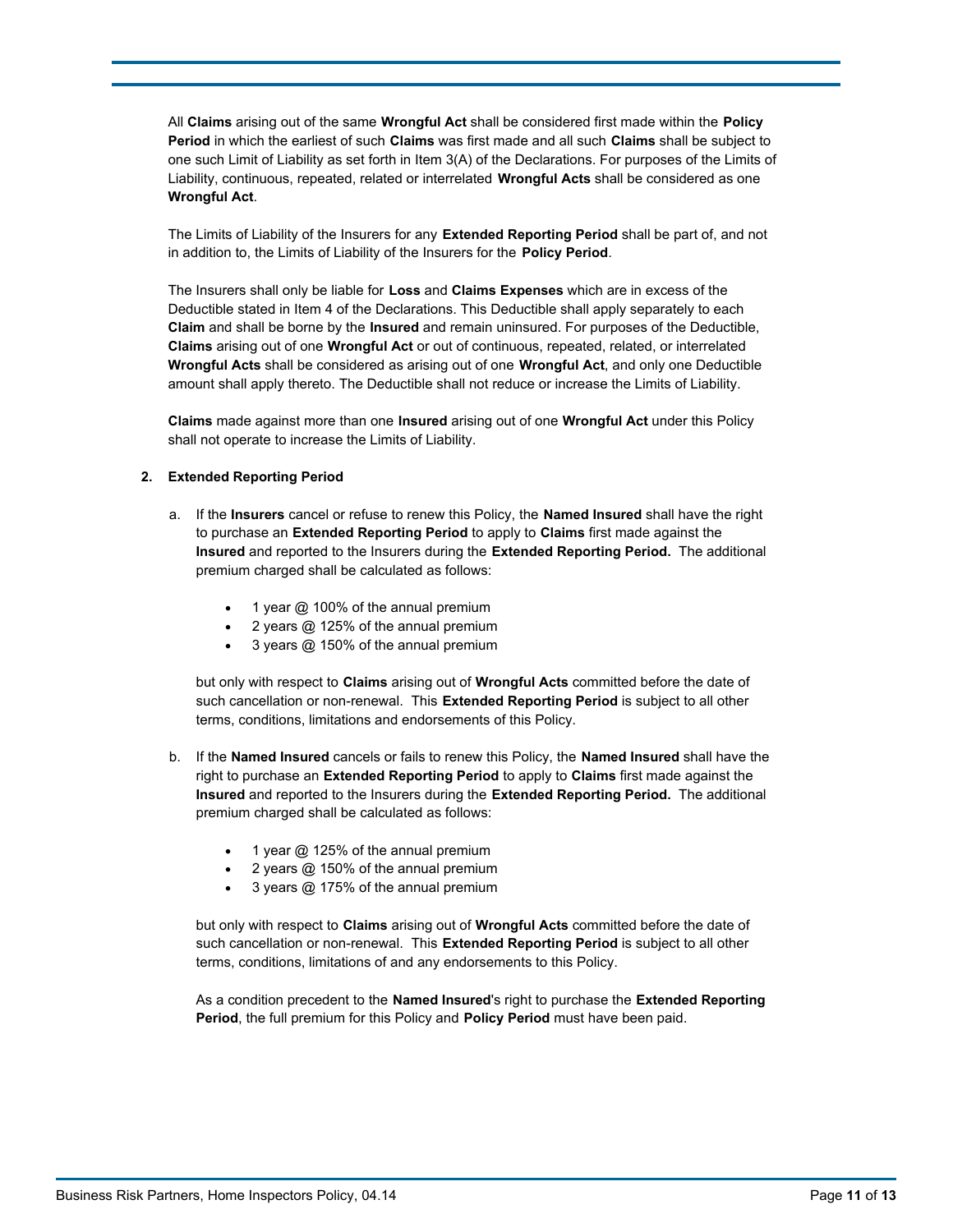The **Named Insured**'s right to purchase the **Extended Reporting Period** must be exercised by notice in writing received by the Insurers not later than 30 days following the non-renewal or cancellation date of this Policy, and must include, within that same 30-day period, payment of premium for the applicable **Extended Reporting Period**. If such notice is not so given to the Insurers, the **Named Insured** shall not, at a later date, be able to exercise such right. At the commencement of any **Extended Reporting Period**, the entire premium thereafter shall be deemed earned.

The Limits of Liability for the **Extended Reporting Period** shall be part of, and not in addition to, the Limits of Liability for the policy period.

### **3. Acquisitions/Creations**

If during the **Policy Period** the Named Insured acquires or creates an entity pursuant to Section III.13(c) - **Subsidiary**, such entity shall be considered an **Insured** under this Policy for a period of 90 days from the date of the acquisition or creation, but only for **Wrongful Acts** committed after the date of acquisition or creation. Coverage beyond 90 days will apply if:

Written notice of such acquisition or creation is provided to the Insurers;

- a) the Named Insured provides the Insurers with information that they may require;
- b) the **Insured** accepts any special terms, conditions, exclusions, or additional premium charges as may be required by the Insurers; and
- c) the Insurers, at their sole discretion, agree to provide such coverage.

### **4. Other Insurance**

If any **Claim** or **Wrongful Act** noticed to the Insurers under this Policy is insured by another valid policy or policies, then this Policy shall apply only in excess of the amount of any deductibles, retentions and limits of liability under such other policy or policies, whether such other policy or policies are stated to be primary, contributory, excess, contingent or otherwise, unless such other insurance is written specifically excess of this Policy by reference in such other policy to the Policy Number indicated on this Policy's Declarations.

#### **5. Reimbursement of Insurers**

If the Insurers have paid any **Loss** and/or **Claims Expenses** in excess of the applicable Limit of Liability or within the amount of the applicable Deductible, the **Insured** shall be liable to the Insurers for any and all such amounts and, upon demand, shall pay such amounts to the Insurers promptly.

#### **6. Alteration and Assignment**

No change, modification, or assignment of interest under this Policy shall be effective except when made by written endorsement signed by an authorized representative of the Insurers.

#### **7. Warranty of Application and Entire Contract**

The **Insured** has provided information, including an application with claim and loss history, to Insurers or their representatives which has induced Insurers or their representatives to issue this policy. The Named Insured, for itself and on behalf of all **Insured's**, warrants the truth of such information at the effective date of this Policy. This information is considered to be part of this Policy and material to the issuance of this Policy.